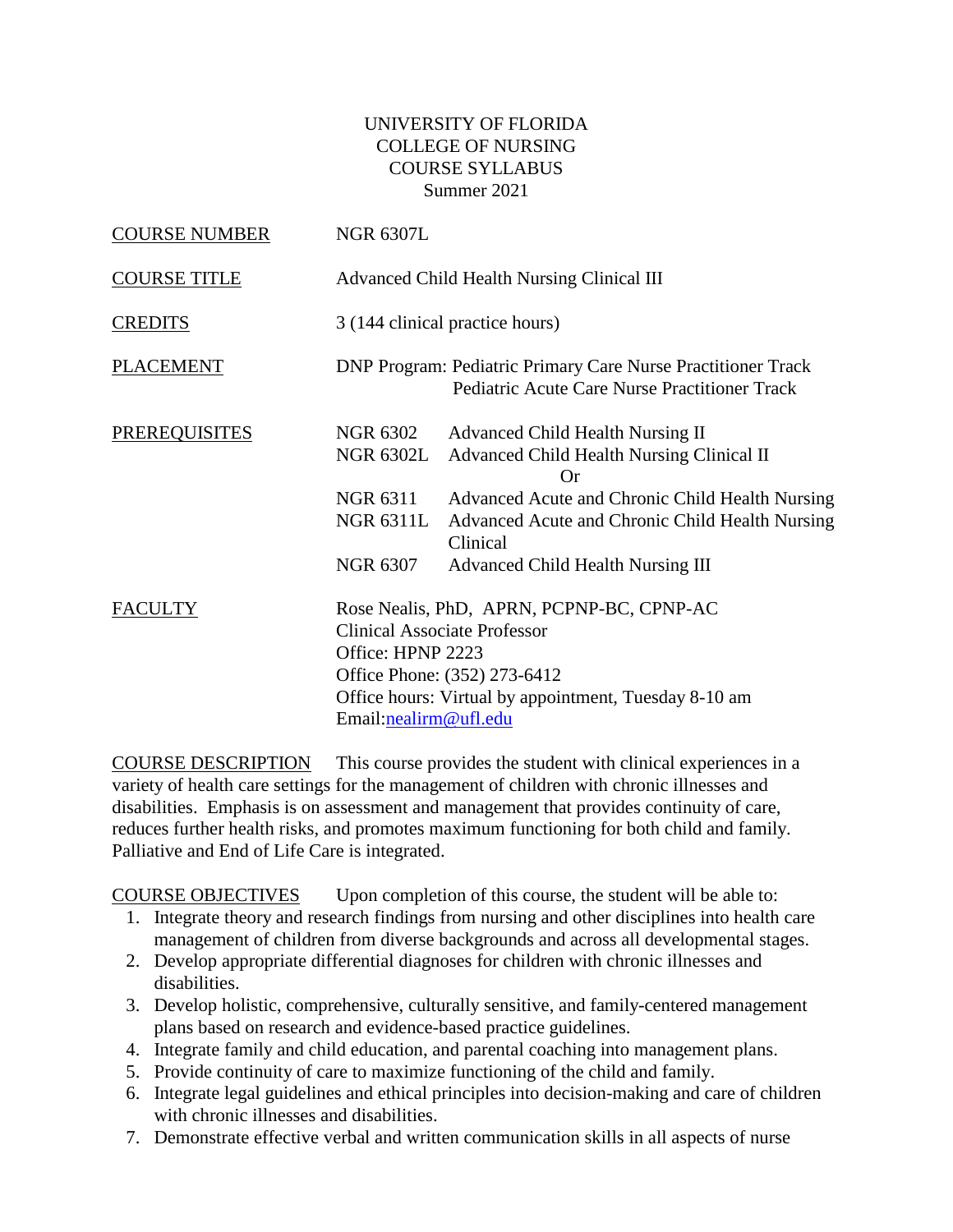practitioner role.

8. Integrate palliative and end of life care principles into the care of terminally ill children and their families.

## CLINICAL SCHEDULE

Clinical experience placement will be arranged by faculty member. Clinical schedule will be arranged by student and preceptor with faculty member oversight. All clinical site information will be entered via the EXXAT program.

If you have face-to-face instructional sessions on campus; in response to COVID-19, the following policies and requirements are in place to maintain your learning environment and to enhance the safety of our in-classroom interactions.

- You are required to wear approved face coverings at all times during class and within buildings. Following and enforcing these policies and requirements are all of our responsibility. Failure to do so will lead to a report to the Office of Student Conduct and Conflict Resolution.
- If you are experiencing COVID-19 symptoms (Click here for guidance from the CDC on [symptoms of coronavirus\)](https://www.cdc.gov/coronavirus/2019-ncov/symptoms-testing/symptoms.html), please use the UF Health screening system and follow the instructions on whether you are able to attend class. [Click here for UF Health guidance on](https://coronavirus.ufhealth.org/screen-test-protect/covid-19-exposure-and-symptoms-who-do-i-call-if/)  [what to do if you have been exposed to or are experiencing Covid-19 symptoms.](https://coronavirus.ufhealth.org/screen-test-protect/covid-19-exposure-and-symptoms-who-do-i-call-if/)
- Course materials will be provided to you with an excused absence, and you will be given a reasonable amount of time to make up work. [Find more information in the university](https://catalog.ufl.edu/UGRD/academic-regulations/attendance-policies/)  [attendance policies](https://catalog.ufl.edu/UGRD/academic-regulations/attendance-policies/)
- You are expected to adhere to all policies of the clinical agency to maintain safety such as wearing approved personal protective equipment. It is your responsibility to act in accordance with the UF Health Student COVID-19 Pledge.

E-Learning in Canvas is the course management system that you will use for this course. E-Learning in Canvas is accessed by using your Gatorlink account name and password at [http://elearning.ufl.edu/.](http://elearning.ufl.edu/) There are several tutorials and student help links on the E-Learning login site. If you have technical questions call the UF Computer Help Desk at 352-392-HELP or send email to [helpdesk@ufl.edu.](mailto:helpdesk@ufl.edu)

It is important that you regularly check your Gatorlink account email for College and University wide information and the course E-Learning site for announcements and notifications. Course websites are generally made available on the Friday before the first day of classes.

## ATTENDANCE

**Students** are required to submit a written calendar of planned clinical practice dates and times in EXXACT **prior** to beginning the clinical rotation. Any changes to the calendar (dates and times) must be submitted in writing to the course faculty member **before** the change is planned to occur. **Clinical hours accrued without prior knowledge of the faculty member will not be counted toward the total number of clinical hours required for the course. Students must notify preceptor and clinical faculty of any missed clinical days due to illness.**

## TEACHING METHODS: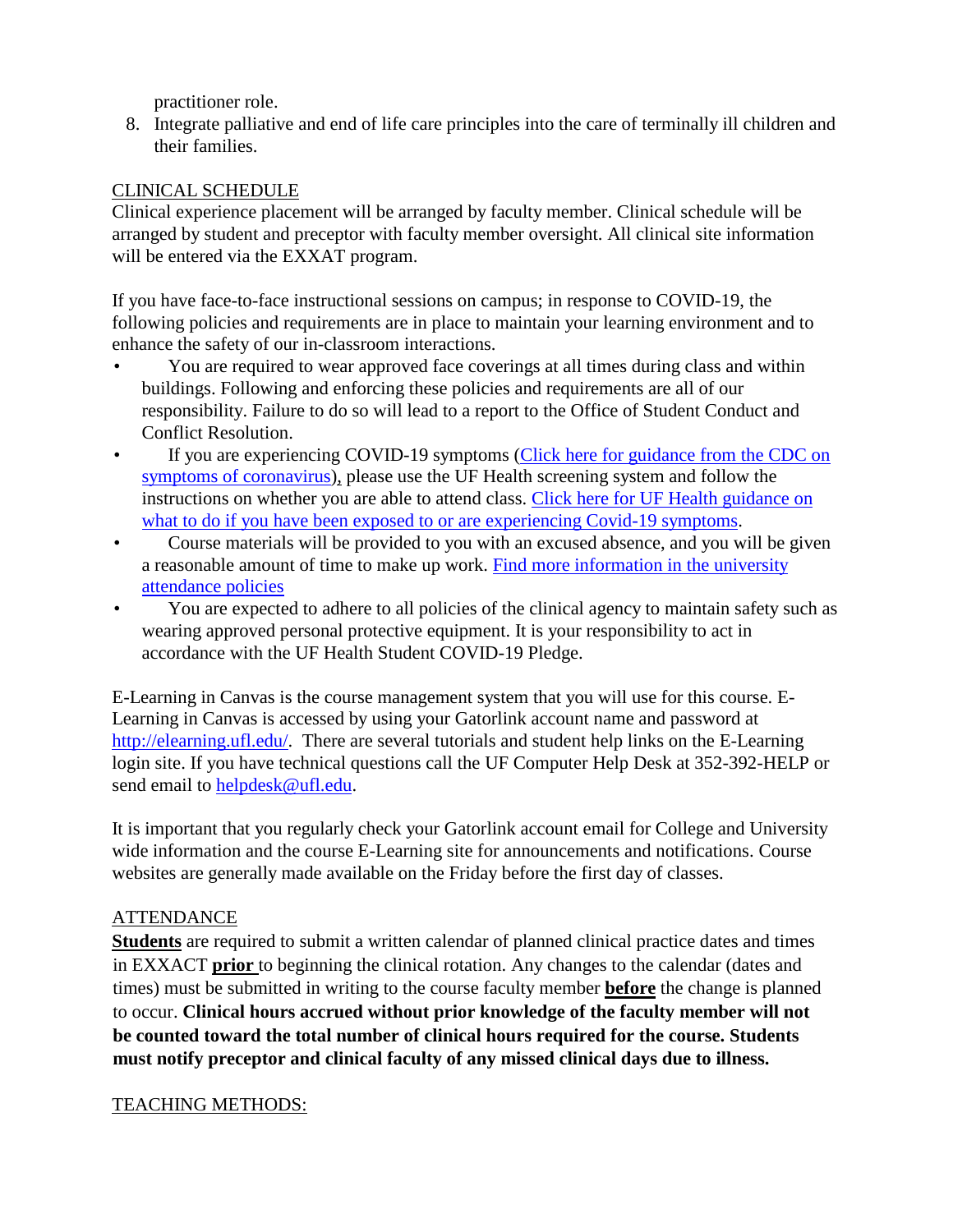Supervision of clinical practice with onsite clinical and faculty preceptors and guided seminar group discussion.

# LEARNING ACTIVITIES

Supervised clinical practice including: clinical practice under supervision with selected clients; taking client histories and conducting physical examinations; constructing differential diagnoses and provisional diagnosis; developing treatment plans congruent with evidence-based practice; presenting cases in written and verbal forms to peer groups and interdisciplinary team; writing and dictating medical record activities; analyzing scholarly works to support diagnostic approaches and treatment plan.

# CLINICAL EVALUATION **Minimum Required Clinical Practice Hours: 144**

| <b>Evaluation Method</b>                     | <b>Course Grade</b> |
|----------------------------------------------|---------------------|
| <b>Midterm Evaluation</b>                    | S/U                 |
| <b>Focused SOAP#1</b>                        | S/U                 |
| <b>Focused SOAP#2</b>                        | S/U                 |
| <b>OSCE</b>                                  | S/U                 |
| <b>Interprofessional Learning Experience</b> | S/U                 |
| <b>Final Evaluation</b>                      | S/U                 |

**There is a required OSCE with a standardized patient. The dates are to be determined.**

Clinical experience will be evaluated through faculty observation, verbal communication with the student, written work, and agency staff reports using a College of Nursing Clinical Evaluation Form. Faculty reserve the right to alter clinical experiences, including removal from client care areas, of any student to maintain patient safety and to provide instructional experiences to support student learning.

Evaluation will be based on achievement of course and program objectives using the DNP Student Evaluation form. All areas are to be rated. Students must achieve at minimum all Consistently and Self Directed or Fairly Consistent ratings by the end of the semester to achieve a satisfactory grade. A rating of Satisfactory represents satisfactory performance and a rating of Unsatisfactory represents unsatisfactory performance. **The student must achieve a rating of Satisfactory in each area by completion of the semester in order to achieve a passing grade for the course**. A rating of Considerable Guidance Needed in any of the areas at the end of the semester will constitute an Unsatisfactory course grade.

All students will participate in an Interprofessional Learning Experience. The link to the course is posted on the Canvas website. The grade for this learning activity is Satisfactory/Unsatisfactory.

The faculty member will hold evaluation conferences with the student and clinical preceptor at each site visit. The faculty member will document or summarize each conference on the Clinical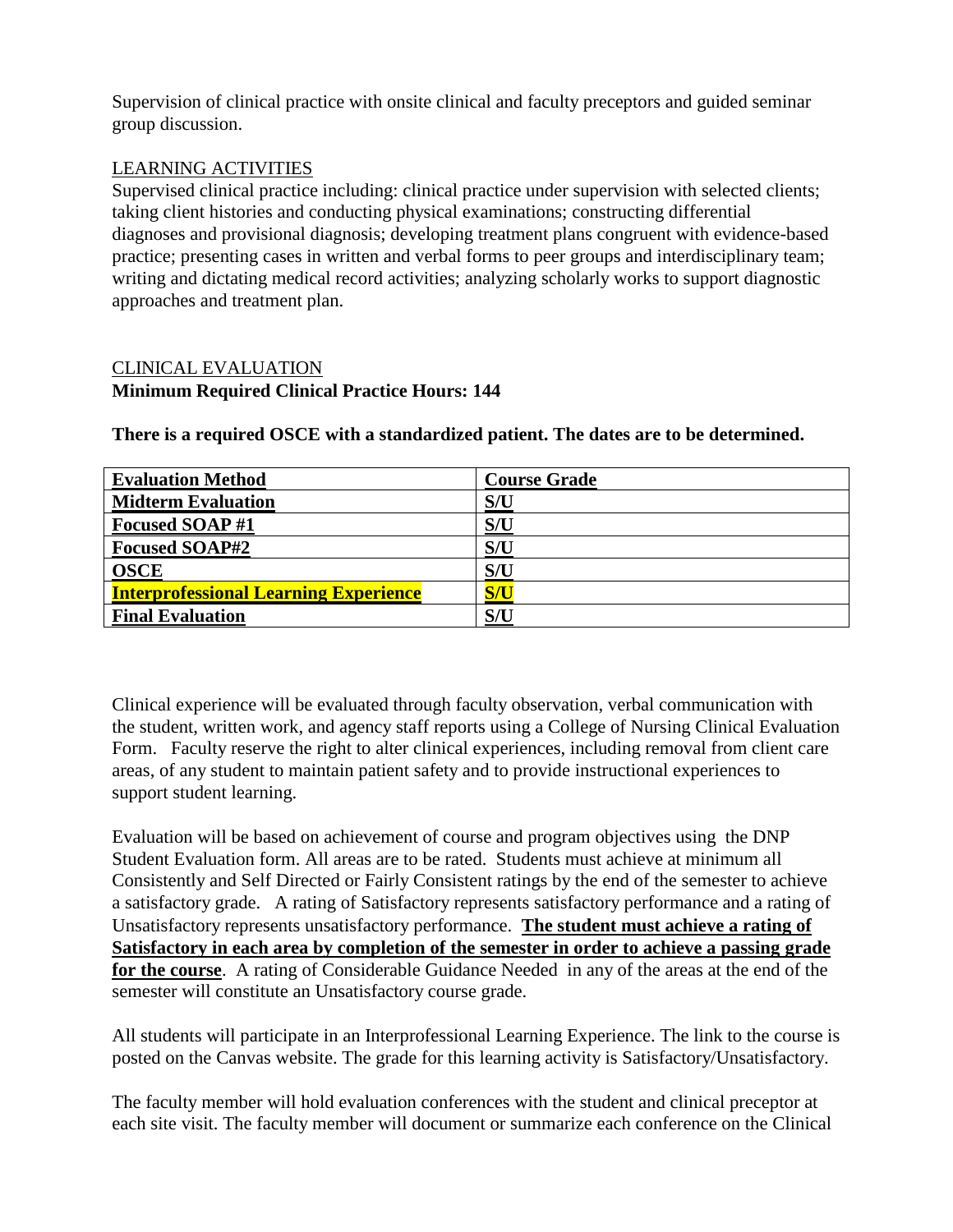Evaluation Form or Incidental Advisement Record. This summary will be signed by the faculty member and student. Mid-rotation evaluation conferences will be made available to each student. **Final evaluation conferences with the faculty member are mandatory** and will be held during the last week of each clinical rotation. A student may request additional conferences at any time by contacting the clinical faculty.

### Mandatory Documentation of Clinical Hours and Experiences

Students are required to use Exxat software associated with the UF account to schedule all clinical days and to record patient logs. The faculty will also use Exxat or otherwise communicate with the student to schedule the site visit. Students are required to submit a written calendar of planned clinical practice dates and times in Exxat prior to beginning the clinical rotation. Any changes to the calendar (dates and times) must be submitted in writing to the course faculty member before the change is planned to occur. Clinical hours accrued without prior knowledge of the faculty member will not be counted toward the total number of clinical hours required for the course. Students must notify preceptor and clinical faculty member of any missed clinical days due to illness.

Students also assess their learning experience using the Clinical Site Assessment Form. The Clinical Site Assessment Form is submitted in Exxat. At the middle of the clinical experience the student completes a self-evaluation. The faculty member completes a student evaluation using the College of Nursing Clinical Evaluation Form.

Exxat clinical log information must be updated weekly. The student has a 7-day window to post each clinical contact. You are required to complete ALL of the data for each case in Exxat.

## For technical problems, you may reach out to the Exxat support team at support@exxat.com

## MAKE UP POLICY

Any make up clinical days must be pre-arranged with faculty and approved by the clinical preceptor. Absence from mandatory seminars must be discussed with course faculty prior to the seminar date. Approval is at the faculty's discretion.

#### GRADING SCALE

- S Satisfactory
- U Unsatisfactory

For more information on grades and grading policies, please refer to University's grading policies:<https://catalog.ufl.edu/graduate/regulations/>

The following activities must be completed satisfactorily to earn an S grade in this course:

- 1. A minimum of 144 or more patient care hours documented in Exxact Exxat
- 2. Participation in 2 out of the 3 scheduled live on-line seminars

Our class sessions may be audio visually recorded for students in the class to refer back and for enrolled students who are unable to attend live. Students who participate with their camera engaged or utilize a profile image are agreeing to have their video or image recorded. If you are unwilling to consent to have your profile or video image recorded, be sure to keep your camera off and do not use a profile image. Likewise, students who un-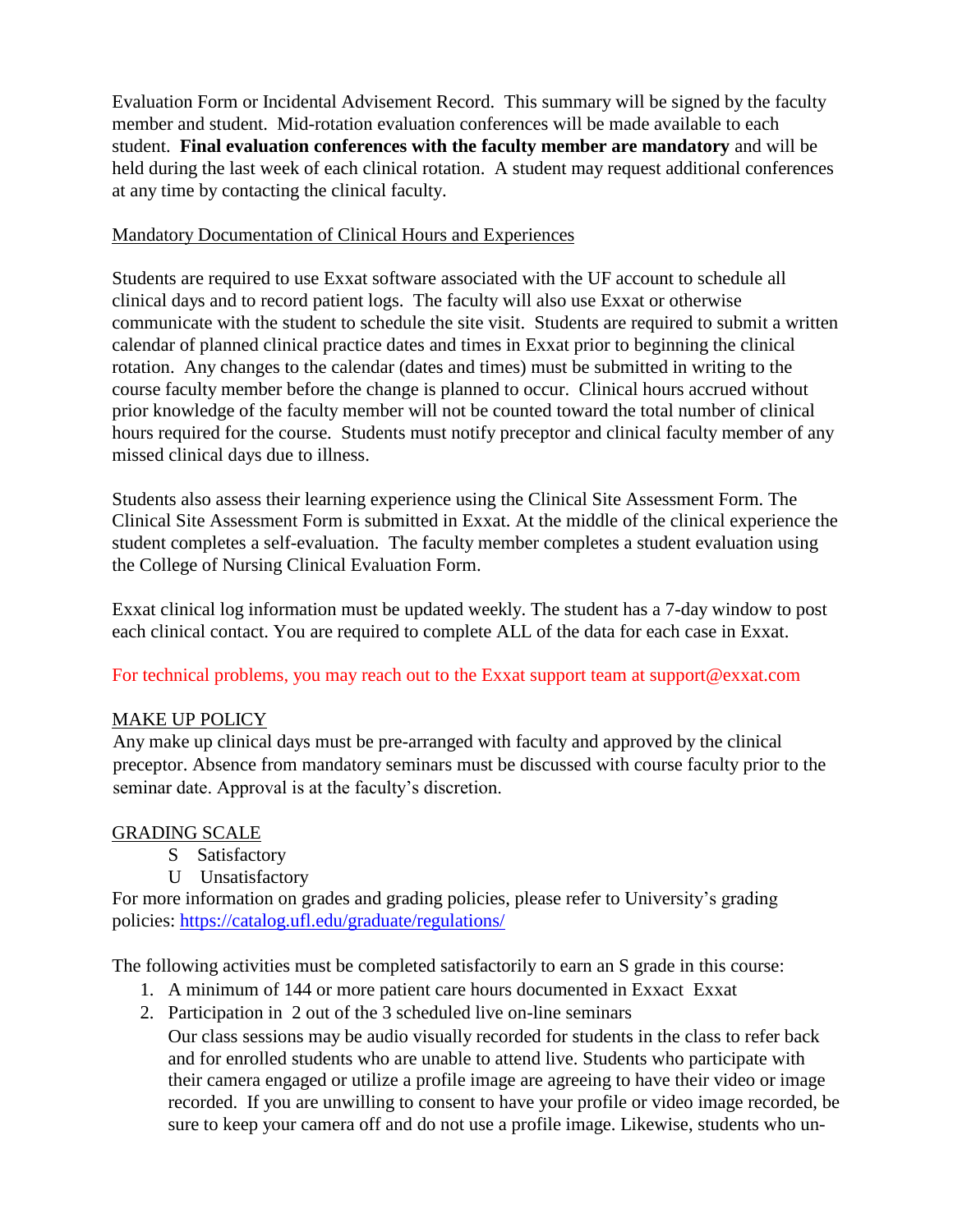mute during class and participate orally are agreeing to have their voices recorded. If you are not willing to consent to have your voice recorded during class, you will need to keep your mute button activated and communicate exclusively using the "chat" feature, which allows students to type questions and comments live. The chat will not be recorded or shared. As in all courses, unauthorized recording and unauthorized sharing of recorded materials is prohibited.

- 3. Submission of 3 satisfactory clinical notes in Canvas from patients seen during clinicals. For the Primary Students, one needs to be a complete H&P.
- 4. On-line submission of satisfactory signed midterm and final clinical evaluation forms
- 5. Submission of Form G in Canvas (evaluation of preceptor and site) through the Exxat

Refer to your Canvas course website for specific instruction regarding the Seminars & SOAP note assignments.

## COURSE EVALUATION

Students are expected to provide professional and respectful feedback on the quality of instruction in this course by completing course evaluations online via GatorEvals. Guidance on how to give feedback in a professional and respectful manner is available at [https://gatorevals.aa.ufl.edu/students/.](https://gatorevals.aa.ufl.edu/students/) Students will be notified when the evaluation period opens, and can complete evaluations through the email they receive from GatorEvals, in their Canvas course menu under GatorEvals, or via [https://ufl.bluera.com/ufl/.](https://ufl.bluera.com/ufl/) Summaries of course evaluation results are available to students at [https://gatorevals.aa.ufl.edu/public-results/.](https://gatorevals.aa.ufl.edu/public-results/)

## ACCOMMODATIONS DUE TO DISABILITY

Students with disabilities requesting accommodations should first register with the Disability Resource Center (352-392-8565,<https://disability.ufl.edu/> ) by providing appropriate documentation. Once registered, students will receive an accommodation letter which must be presented to the instructor when requesting accommodation. Students with disabilities should follow this procedure as early as possible in the semester.

## PROFESSIONAL BEHAVIOR

The College of Nursing expects all Nursing students to be professional in their interactions with patients, colleagues, faculty, and staff and to exhibit caring and compassionate attitudes. These and other qualities will be evaluated during patient contacts and in other relevant settings by both faculty and peers. Behavior of a Nursing student reflects on the student's individual's ability to become a competent professional Nurse. Attitudes or behaviors inconsistent with compassionate care; refusal by, or inability of, the student to participate constructively in learning or patient care; derogatory attitudes or inappropriate behaviors directed at patients, peers, faculty or staff; misuse of written or electronic patient records (e.g., accession of patient information without valid reason); substance abuse; failure to disclose pertinent information on a criminal background check; or other unprofessional conduct can be grounds for disciplinary measures including dismissal.

*As students in the health professions at UF Health, you are expected to promote safety and a culture of care and concern for each other and for patients. Across our academic health center's missions of research, teaching and patient care, nursing students must lead by example and take individual responsibility for modeling healthy habits and behaviors to*